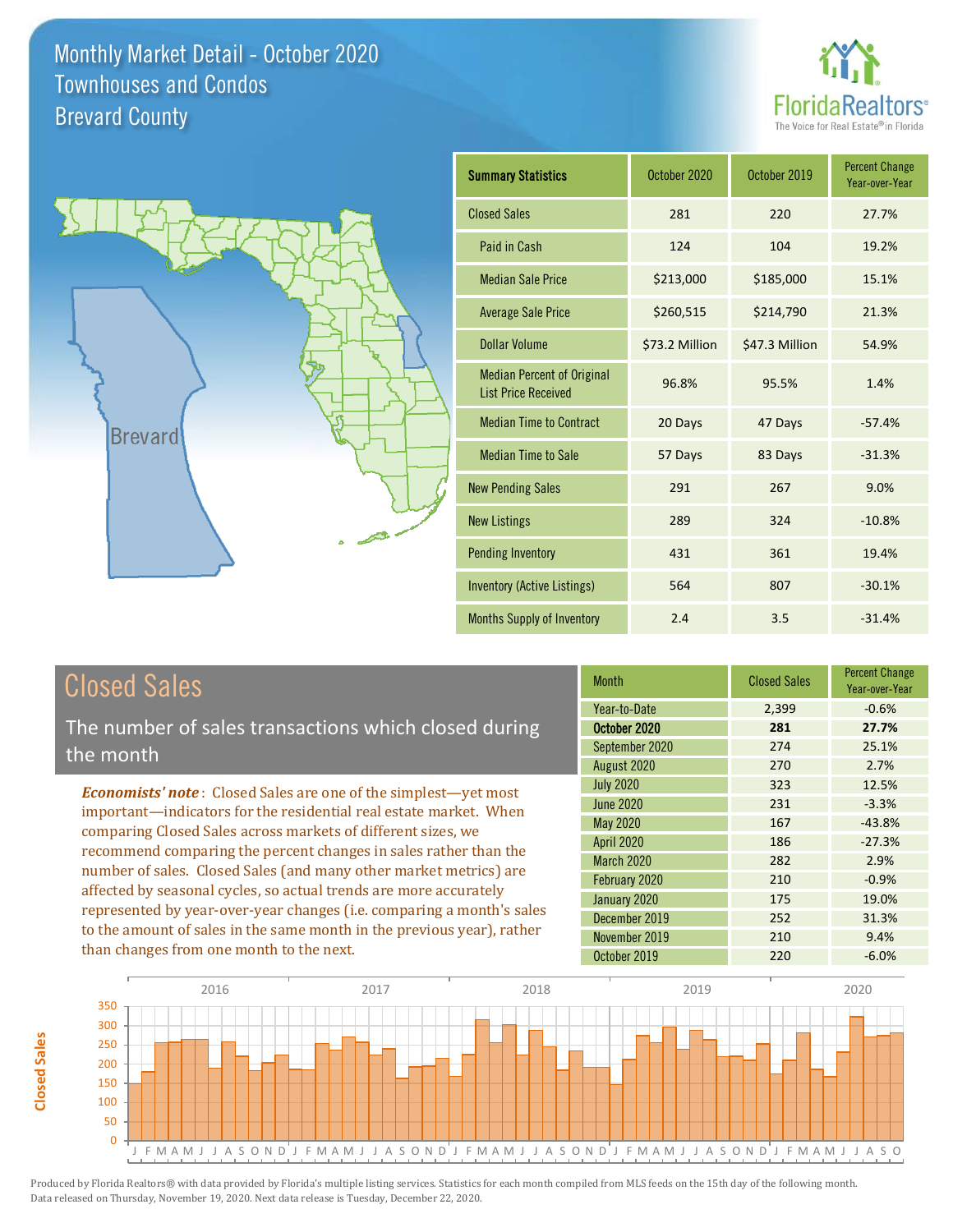this statistic should be interpreted with care.

**Cash Sales**



89 1.1%

| Cash Sales                                                                     | <b>Month</b>      | <b>Cash Sales</b> | <b>Percent Change</b><br>Year-over-Year |
|--------------------------------------------------------------------------------|-------------------|-------------------|-----------------------------------------|
|                                                                                | Year-to-Date      | 1,070             | $-3.2%$                                 |
| The number of Closed Sales during the month in which                           | October 2020      | 124               | 19.2%                                   |
| buyers exclusively paid in cash                                                | September 2020    | 118               | 55.3%                                   |
|                                                                                | August 2020       | 112               | $-8.2%$                                 |
|                                                                                | <b>July 2020</b>  | 147               | 20.5%                                   |
|                                                                                | June 2020         | 115               | 15.0%                                   |
| <b>Economists' note:</b> Cash Sales can be a useful indicator of the extent to | May 2020          | 74                | $-46.0%$                                |
| which investors are participating in the market. Why? Investors are            | <b>April 2020</b> | 68                | $-41.4%$                                |
| far more likely to have the funds to purchase a home available up front,       | March 2020        | 135               | $-2.2%$                                 |
| whereas the typical homebuyer requires a mortgage or some other                | February 2020     | 89                | $-17.6%$                                |
| form of financing. There are, of course, many possible exceptions, so          | January 2020      | 88                | 7.3%                                    |

J F M A M J J A S O N D J F M A M J J A S O N D J F M A M J J A S O N D J F M A M J J A S O N D J F M A M J J A S O 0 50 100 150 200 2016 2017 2018 2019 2020

### Cash Sales as a Percentage of Closed Sales

The percentage of Closed Sales during the month which were Cash Sales

*Economists' note* : This statistic is simply another way of viewing Cash Sales. The remaining percentages of Closed Sales (i.e. those not paid fully in cash) each month involved some sort of financing, such as mortgages, owner/seller financing, assumed loans, etc.

| <b>Month</b>      | <b>Percent of Closed</b><br>Sales Paid in Cash | <b>Percent Change</b><br>Year-over-Year |
|-------------------|------------------------------------------------|-----------------------------------------|
| Year-to-Date      | 44.6%                                          | $-2.6%$                                 |
| October 2020      | 44.1%                                          | $-6.8%$                                 |
| September 2020    | 43.1%                                          | 24.2%                                   |
| August 2020       | 41.5%                                          | $-10.6%$                                |
| <b>July 2020</b>  | 45.5%                                          | 7.1%                                    |
| <b>June 2020</b>  | 49.8%                                          | 19.1%                                   |
| <b>May 2020</b>   | 44.3%                                          | $-3.9%$                                 |
| <b>April 2020</b> | 36.6%                                          | $-19.2%$                                |
| <b>March 2020</b> | 47.9%                                          | $-5.0%$                                 |
| February 2020     | 42.4%                                          | $-16.7%$                                |
| January 2020      | 50.3%                                          | $-9.9%$                                 |
| December 2019     | 35.3%                                          | $-22.9%$                                |
| November 2019     | 38.6%                                          | $-22.8%$                                |
| October 2019      | 47.3%                                          | $-8.5%$                                 |

November 2019 81 -15.6%

December 2019

October 2019 104 104 -14.0%

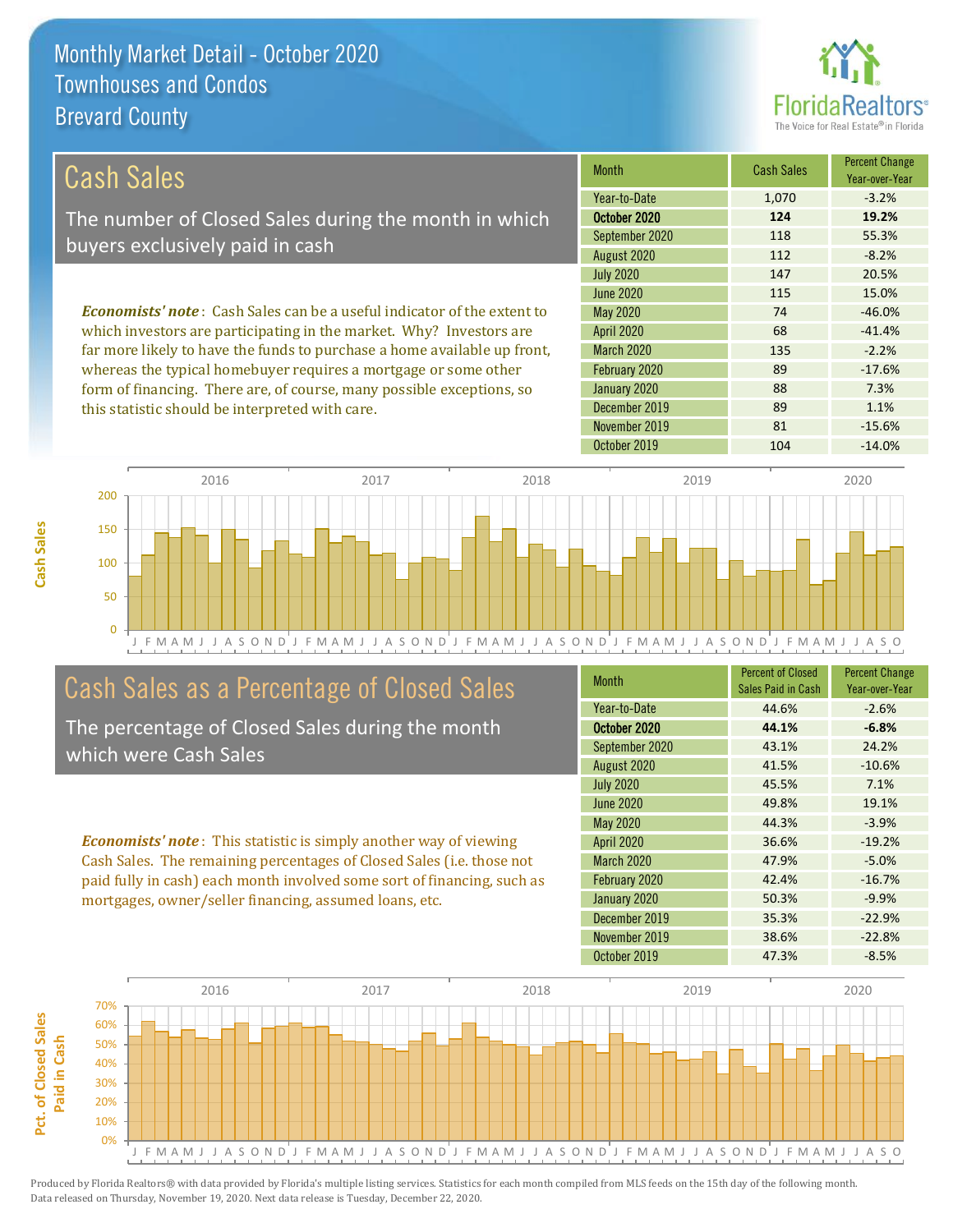

### Median Sale Price

The median sale price reported for the month (i.e. 50% of sales were above and 50% of sales were below)

*Economists' note* : Median Sale Price is our preferred summary statistic for price activity because, unlike Average Sale Price, Median Sale Price is not sensitive to high sale prices for small numbers of homes that may not be characteristic of the market area. Keep in mind that median price trends over time are not always solely caused by changes in the general value of local real estate. Median sale price only reflects the values of the homes that *sold* each month, and the mix of the types of homes that sell can change over time.

| <b>Month</b>     | <b>Median Sale Price</b> | <b>Percent Change</b><br>Year-over-Year |
|------------------|--------------------------|-----------------------------------------|
| Year-to-Date     | \$205,000                | 10.8%                                   |
| October 2020     | \$213,000                | 15.1%                                   |
| September 2020   | \$190,000                | $-5.0%$                                 |
| August 2020      | \$222,750                | 20.4%                                   |
| <b>July 2020</b> | \$215,000                | 17.5%                                   |
| <b>June 2020</b> | \$217,500                | 8.8%                                    |
| May 2020         | \$168,000                | $-10.2%$                                |
| April 2020       | \$214,950                | 23.9%                                   |
| March 2020       | \$205,000                | 10.8%                                   |
| February 2020    | \$210,750                | 21.5%                                   |
| January 2020     | \$170,000                | 0.4%                                    |
| December 2019    | \$191,850                | 3.7%                                    |
| November 2019    | \$195,000                | 18.0%                                   |
| October 2019     | \$185,000                | 5.7%                                    |



### Average Sale Price

The average sale price reported for the month (i.e. total sales in dollars divided by the number of sales)

*Economists' note* : Usually, we prefer Median Sale Price over Average Sale Price as a summary statistic for home prices. However, Average Sale Price does have its uses—particularly when it is analyzed alongside the Median Sale Price. For one, the relative difference between the two statistics can provide some insight into the market for higher-end homes in an area.

| Month             | <b>Average Sale Price</b> | <b>Percent Change</b><br>Year-over-Year |
|-------------------|---------------------------|-----------------------------------------|
| Year-to-Date      | \$247,432                 | 10.4%                                   |
| October 2020      | \$260,515                 | 21.3%                                   |
| September 2020    | \$229,411                 | 2.2%                                    |
| August 2020       | \$260,285                 | 18.2%                                   |
| <b>July 2020</b>  | \$262,836                 | 23.5%                                   |
| <b>June 2020</b>  | \$266,487                 | 7.8%                                    |
| <b>May 2020</b>   | \$204,612                 | $-13.4%$                                |
| April 2020        | \$234,684                 | 2.7%                                    |
| <b>March 2020</b> | \$268,049                 | 17.2%                                   |
| February 2020     | \$246,197                 | 15.3%                                   |
| January 2020      | \$203,898                 | $-0.5%$                                 |
| December 2019     | \$235,823                 | 11.1%                                   |
| November 2019     | \$228,869                 | 10.6%                                   |
| October 2019      | \$214,790                 | 1.5%                                    |



**Average Sale Price**

**Average Sale Price**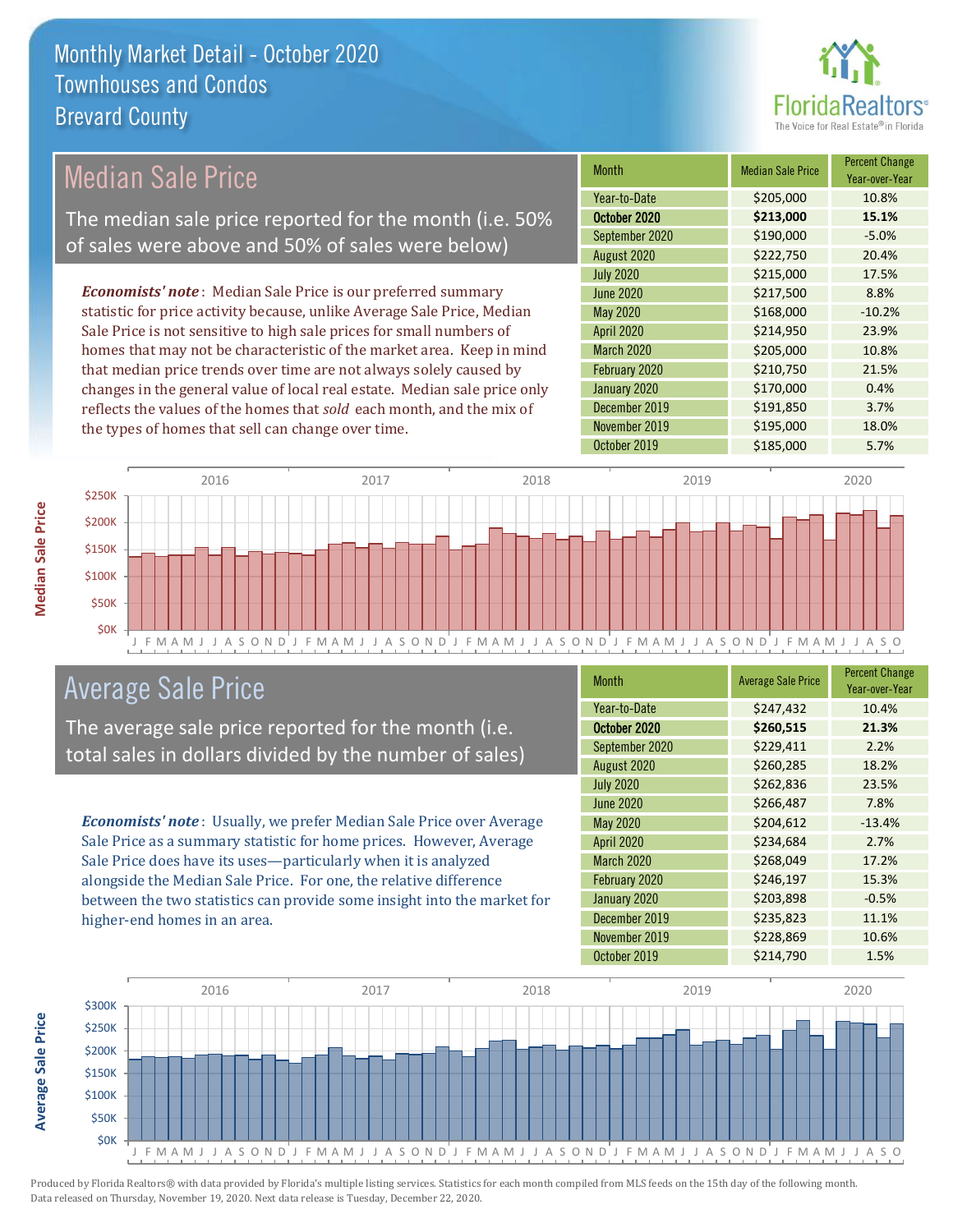

### ollar Volume

The sum of the sale prices for all sales which closed during the month

*Economists' note* : Dollar Volume is simply the sum of all sale prices in a given time period, and can quickly be calculated by multiplying Closed Sales by Average Sale Price. It is a strong indicator of the health of the real estate industry in a market, and is of particular interest to real estate professionals, investors, analysts, and government agencies. Potential home sellers and home buyers, on the other hand, will likely be better served by paying attention to trends in the two components of Dollar Volume (i.e. sales and prices) individually.

| <b>Month</b>      | <b>Dollar Volume</b> | <b>Percent Change</b><br>Year-over-Year |
|-------------------|----------------------|-----------------------------------------|
| Year-to-Date      | \$593.6 Million      | 9.7%                                    |
| October 2020      | \$73.2 Million       | 54.9%                                   |
| September 2020    | \$62.9 Million       | 27.9%                                   |
| August 2020       | \$70.3 Million       | 21.3%                                   |
| <b>July 2020</b>  | \$84.9 Million       | 39.0%                                   |
| <b>June 2020</b>  | \$61.6 Million       | 4.2%                                    |
| <b>May 2020</b>   | \$34.2 Million       | $-51.3%$                                |
| April 2020        | \$43.7 Million       | $-25.4%$                                |
| <b>March 2020</b> | \$75.6 Million       | 20.6%                                   |
| February 2020     | \$51.7 Million       | 14.3%                                   |
| January 2020      | \$35.7 Million       | 18.4%                                   |
| December 2019     | \$59.4 Million       | 45.8%                                   |
| November 2019     | \$48.1 Million       | 20.9%                                   |
| October 2019      | \$47.3 Million       | $-4.6%$                                 |



# Median Percent of Original List Price Received

The median of the sale price (as a percentage of the original list price) across all properties selling during the month

*Economists' note* : The Median Percent of Original List Price Received is useful as an indicator of market recovery, since it typically rises as buyers realize that the market may be moving away from them and they need to match the selling price (or better it) in order to get a contract on the house. This is usually the last measure to indicate a market has shifted from down to up, so it is what we would call a *lagging* indicator.

| <b>Month</b>      | Med. Pct. of Orig.<br><b>List Price Received</b> | <b>Percent Change</b><br>Year-over-Year |
|-------------------|--------------------------------------------------|-----------------------------------------|
| Year-to-Date      | 96.1%                                            | 0.6%                                    |
| October 2020      | 96.8%                                            | 1.4%                                    |
| September 2020    | 96.5%                                            | 0.9%                                    |
| August 2020       | 95.7%                                            | 1.1%                                    |
| <b>July 2020</b>  | 96.1%                                            | 0.5%                                    |
| <b>June 2020</b>  | 95.7%                                            | $-0.2%$                                 |
| <b>May 2020</b>   | 95.7%                                            | 0.3%                                    |
| <b>April 2020</b> | 95.9%                                            | 0.3%                                    |
| March 2020        | 96.0%                                            | 0.8%                                    |
| February 2020     | 96.3%                                            | 1.0%                                    |
| January 2020      | 95.7%                                            | 0.2%                                    |
| December 2019     | 96.1%                                            | 1.5%                                    |
| November 2019     | 95.0%                                            | 0.5%                                    |
| October 2019      | 95.5%                                            | $-0.1%$                                 |

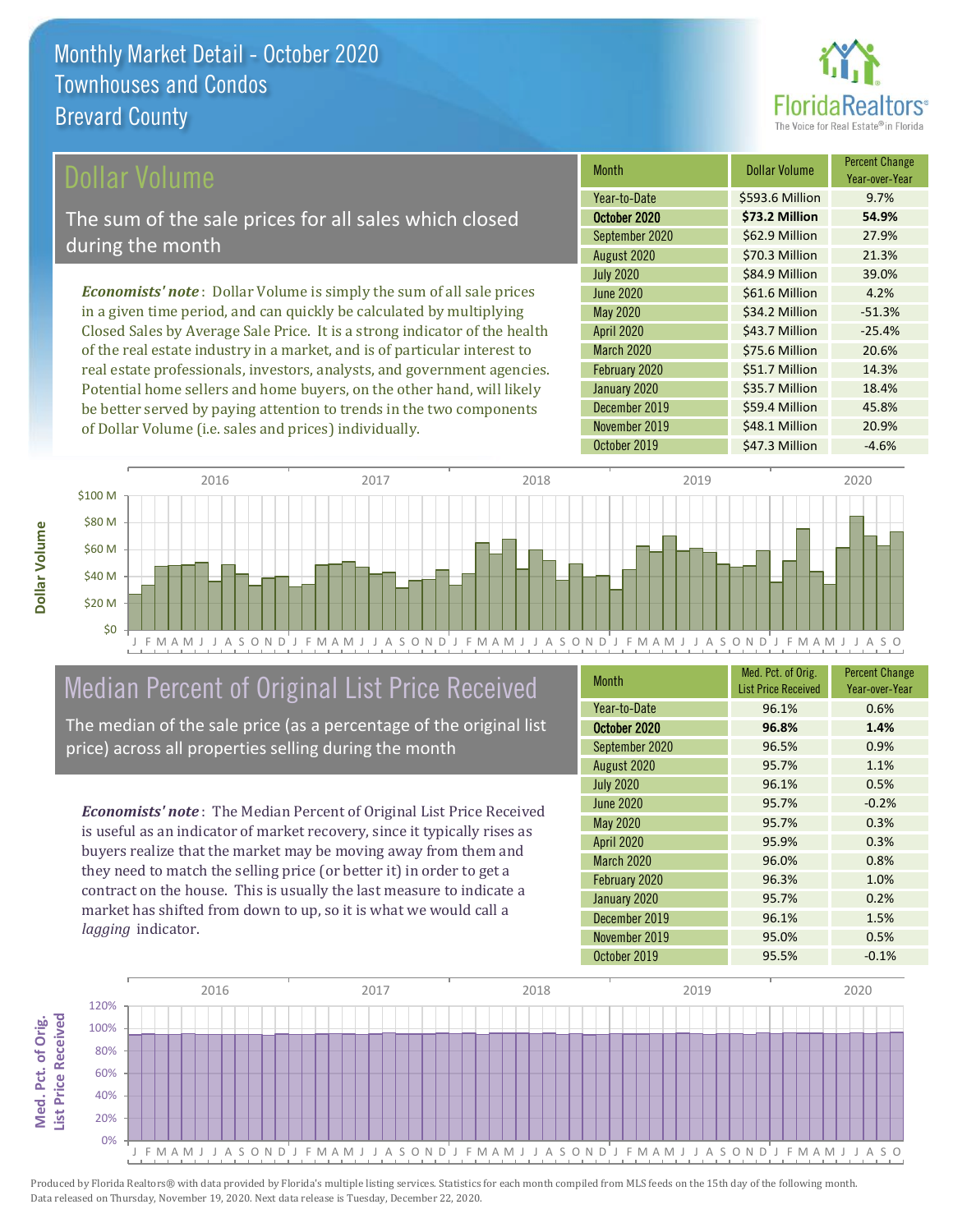

### Median Time to Contract

The median number of days between the listing date and contract date for all Closed Sales during the month

*Economists' note* : Like Time to Sale, Time to Contract is a measure of the length of the home selling process calculated for sales which closed during the month. The difference is that Time to Contract measures the number of days between the initial listing of a property and the signing of the contract which eventually led to the closing of the sale. When the gap between Median Time to Contract and Median Time to Sale grows, it is usually a sign of longer closing times and/or declining numbers of cash sales.

| <b>Month</b>     | <b>Median Time to</b><br>Contract | <b>Percent Change</b><br>Year-over-Year |
|------------------|-----------------------------------|-----------------------------------------|
| Year-to-Date     | 31 Days                           | $-31.1%$                                |
| October 2020     | 20 Days                           | $-57.4%$                                |
| September 2020   | 28 Days                           | $-41.7%$                                |
| August 2020      | 28 Days                           | $-44.0%$                                |
| <b>July 2020</b> | 46 Days                           | 4.5%                                    |
| <b>June 2020</b> | 43 Days                           | 26.5%                                   |
| May 2020         | 37 Days                           | $-7.5%$                                 |
| April 2020       | 26 Days                           | $-49.0%$                                |
| March 2020       | 30 Days                           | $-33.3%$                                |
| February 2020    | 49 Days                           | 0.0%                                    |
| January 2020     | 37 Days                           | 5.7%                                    |
| December 2019    | 33 Days                           | $-23.3%$                                |
| November 2019    | 38 Days                           | 0.0%                                    |
| October 2019     | 47 Days                           | 56.7%                                   |



### Median Time to Sale

**Median Time to** 

**Median Time to** 

The median number of days between the listing date and closing date for all Closed Sales during the month

*Economists' note* : Time to Sale is a measure of the length of the home selling process, calculated as the number of days between the initial listing of a property and the closing of the sale. *Median* Time to Sale is the amount of time the "middle" property selling this month was on the market. That is, 50% of homes selling this month took *less* time to sell, and 50% of homes took *more* time to sell. Median Time to Sale gives a more accurate picture than Average Time to Sale, which can be skewed upward by small numbers of properties taking an abnormally long time to sell.

| <b>Month</b>      | <b>Median Time to Sale</b> | <b>Percent Change</b><br>Year-over-Year |
|-------------------|----------------------------|-----------------------------------------|
| Year-to-Date      | 72 Days                    | $-11.1%$                                |
| October 2020      | 57 Days                    | $-31.3%$                                |
| September 2020    | 64 Days                    | $-30.4%$                                |
| August 2020       | 71 Days                    | $-12.3%$                                |
| <b>July 2020</b>  | 85 Days                    | 6.3%                                    |
| <b>June 2020</b>  | 84 Days                    | 15.1%                                   |
| <b>May 2020</b>   | 67 Days                    | $-11.8%$                                |
| <b>April 2020</b> | 72 Days                    | $-13.3%$                                |
| March 2020        | 69 Days                    | $-11.5%$                                |
| February 2020     | 88 Days                    | 8.6%                                    |
| January 2020      | 75 Days                    | 1.4%                                    |
| December 2019     | 78 Days                    | 0.0%                                    |
| November 2019     | 80 Days                    | 9.6%                                    |
| October 2019      | 83 Days                    | 25.8%                                   |

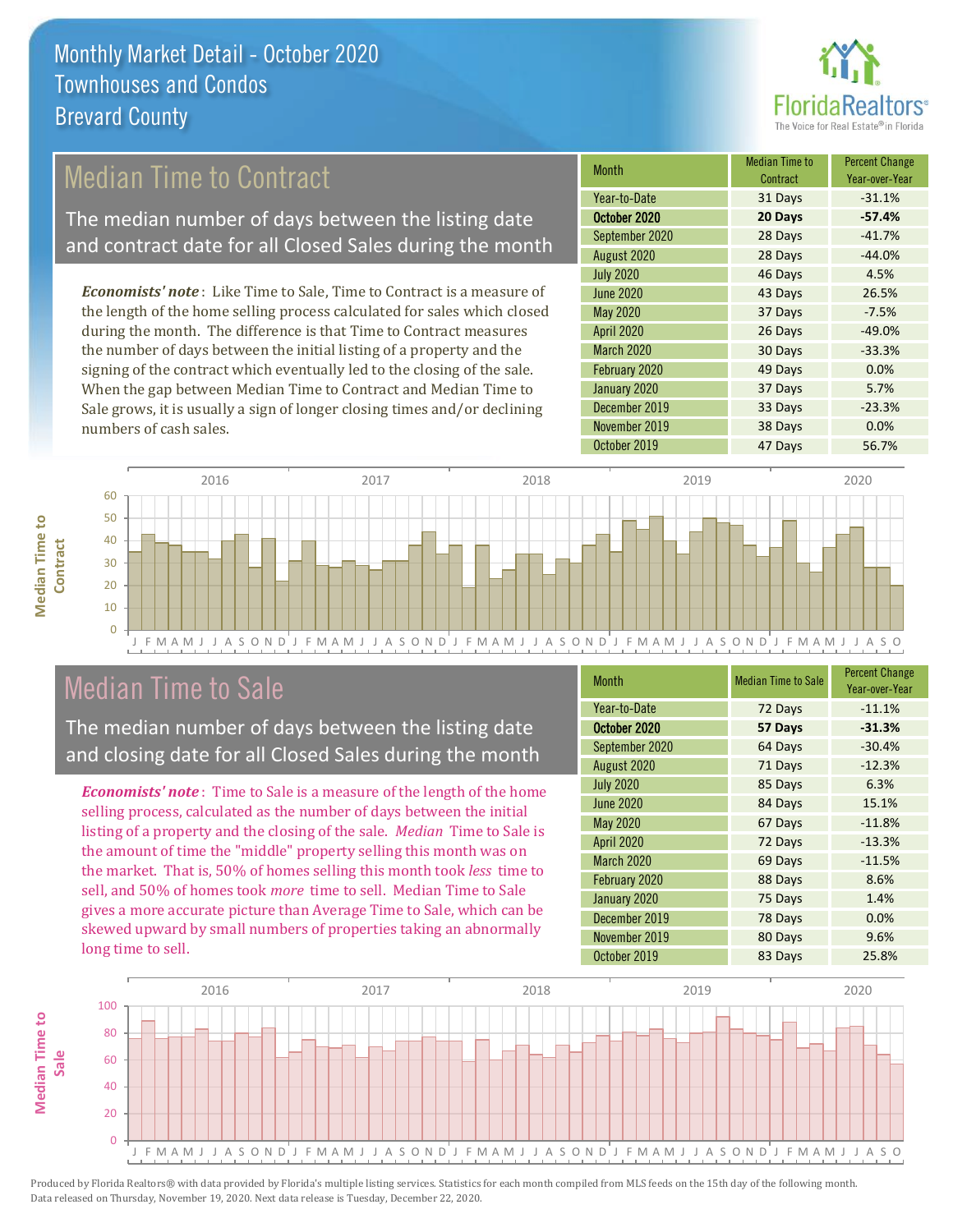

| New Pending Sales                                                              | <b>Month</b>      | <b>New Pending Sales</b> | <b>Percent Change</b><br>Year-over-Year |
|--------------------------------------------------------------------------------|-------------------|--------------------------|-----------------------------------------|
|                                                                                | Year-to-Date      | 2,733                    | 1.5%                                    |
| The number of listed properties that went under                                | October 2020      | 291                      | 9.0%                                    |
| contract during the month                                                      | September 2020    | 255                      | 23.8%                                   |
|                                                                                | August 2020       | 335                      | 24.5%                                   |
|                                                                                | <b>July 2020</b>  | 310                      | 3.3%                                    |
| <b>Economists' note</b> : Because of the typical length of time it takes for a | June 2020         | 329                      | 11.1%                                   |
| sale to close, economists consider Pending Sales to be a decent                | May 2020          | 268                      | $-1.1%$                                 |
| indicator of potential future Closed Sales. It is important to bear in         | <b>April 2020</b> | 159                      | $-43.0%$                                |
| mind, however, that not all Pending Sales will be closed successfully.         | <b>March 2020</b> | 210                      | $-26.3%$                                |
| So, the effectiveness of Pending Sales as a future indicator of Closed         | February 2020     | 286                      | 4.8%                                    |
| Sales is susceptible to changes in market conditions such as the               | January 2020      | 290                      | 17.9%                                   |
| availability of financing for homebuyers and the inventory of                  | December 2019     | 174                      | 15.2%                                   |



# New Listings

distressed properties for sale.

The number of properties put onto the market during the month

*Economists' note* : New Listings tend to rise in delayed response to increasing prices, so they are often seen as a lagging indicator of market health. As prices rise, potential sellers raise their estimations of value—and in the most recent cycle, rising prices have freed up many potential sellers who were previously underwater on their mortgages. Note that in our calculations, we take care to not include properties that were recently taken off the market and quickly relisted, since these are not really *new* listings.

| <b>Month</b>      | <b>New Listings</b> | <b>Percent Change</b><br>Year-over-Year |
|-------------------|---------------------|-----------------------------------------|
| Year-to-Date      | 2,856               | $-7.3%$                                 |
| October 2020      | 289                 | $-10.8%$                                |
| September 2020    | 253                 | 16.6%                                   |
| August 2020       | 326                 | 14.8%                                   |
| <b>July 2020</b>  | 286                 | 1.4%                                    |
| <b>June 2020</b>  | 258                 | $-23.4%$                                |
| May 2020          | 302                 | $-8.8%$                                 |
| April 2020        | 203                 | $-34.3%$                                |
| <b>March 2020</b> | 298                 | $-4.8%$                                 |
| February 2020     | 292                 | $-5.8%$                                 |
| January 2020      | 349                 | $-6.7%$                                 |
| December 2019     | 230                 | 8.5%                                    |
| November 2019     | 281                 | 0.7%                                    |
| October 2019      | 324                 | 15.3%                                   |

November 2019 248 32.6%



Produced by Florida Realtors® with data provided by Florida's multiple listing services. Statistics for each month compiled from MLS feeds on the 15th day of the following month. Data released on Thursday, November 19, 2020. Next data release is Tuesday, December 22, 2020.

**New Listings**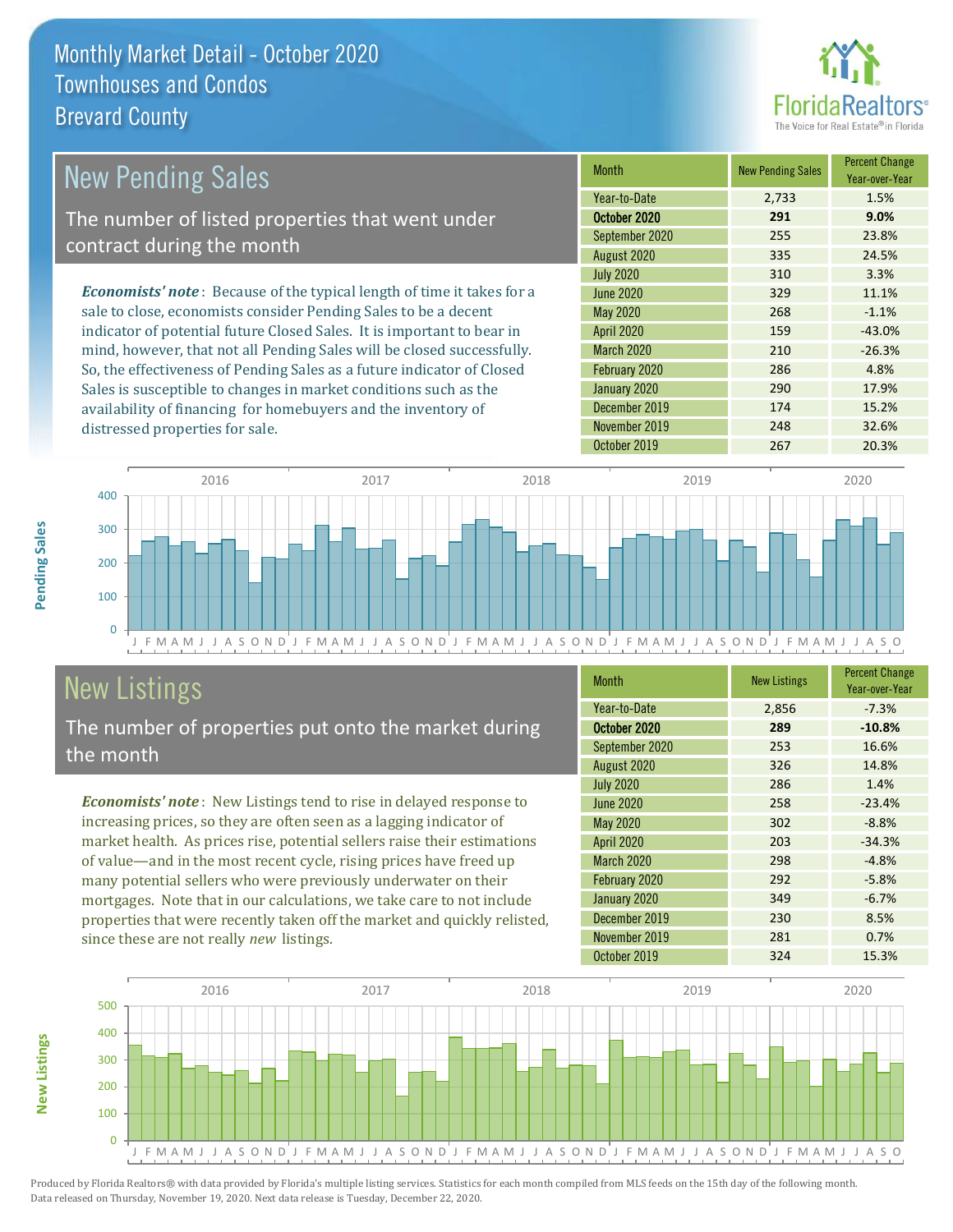

# *Economists' note* : There are a number of ways to define and calculate Inventory. Our method is to simply count the number of active listings Inventory (Active Listings) The number of property listings active at the end of the month

on the last day of the month, and hold this number to compare with the same month the following year. Inventory rises when New Listings are outpacing the number of listings that go off-market (regardless of whether they actually sell). Likewise, it falls when New Listings aren't keeping up with the rate at which homes are going off-market.

| <b>Month</b>             | Inventory | <b>Percent Change</b><br>Year-over-Year |
|--------------------------|-----------|-----------------------------------------|
| <b>YTD (Monthly Avg)</b> | 723       | $-18.4%$                                |
| October 2020             | 564       | $-30.1%$                                |
| September 2020           | 584       | $-26.7%$                                |
| August 2020              | 624       | $-23.8%$                                |
| <b>July 2020</b>         | 654       | $-23.3%$                                |
| <b>June 2020</b>         | 689       | $-22.4%$                                |
| <b>May 2020</b>          | 801       | $-11.8%$                                |
| <b>April 2020</b>        | 827       | $-8.3%$                                 |
| March 2020               | 852       | $-8.5%$                                 |
| February 2020            | 810       | $-16.2%$                                |
| January 2020             | 824       | $-16.7%$                                |
| December 2019            | 767       | $-15.2%$                                |
| November 2019            | 804       | $-10.5%$                                |
| October 2019             | 807       | $-4.6%$                                 |



# Months Supply of Inventory

An estimate of the number of months it will take to deplete the current Inventory given recent sales rates

*Economists' note* : MSI is a useful indicator of market conditions. The benchmark for a balanced market (favoring neither buyer nor seller) is 5.5 months of inventory. Anything higher is traditionally a buyers' market, and anything lower is a sellers' market. There is no single accepted way of calculating MSI. A common method is to divide current Inventory by the most recent month's Closed Sales count, but this count is a usually poor predictor of future Closed Sales due to seasonal cycles. To eliminate seasonal effects, we use the 12-month average of monthly Closed Sales instead.

| <b>Month</b>             | <b>Months Supply</b> | <b>Percent Change</b><br>Year-over-Year |
|--------------------------|----------------------|-----------------------------------------|
| <b>YTD (Monthly Avg)</b> | 3.0                  | $-21.1%$                                |
| October 2020             | 2.4                  | $-31.4%$                                |
| September 2020           | 2.5                  | $-26.5%$                                |
| August 2020              | 2.7                  | $-22.9%$                                |
| <b>July 2020</b>         | 2.9                  | $-21.6%$                                |
| <b>June 2020</b>         | 3.1                  | $-20.5%$                                |
| <b>May 2020</b>          | 3.5                  | $-12.5%$                                |
| <b>April 2020</b>        | 3.5                  | $-10.3%$                                |
| <b>March 2020</b>        | 3.5                  | $-14.6%$                                |
| February 2020            | 3.3                  | $-21.4%$                                |
| January 2020             | 3.4                  | $-19.0%$                                |
| December 2019            | 3.2                  | $-15.8%$                                |
| November 2019            | 3.4                  | $-10.5%$                                |
| October 2019             | 3.5                  | $-2.8%$                                 |

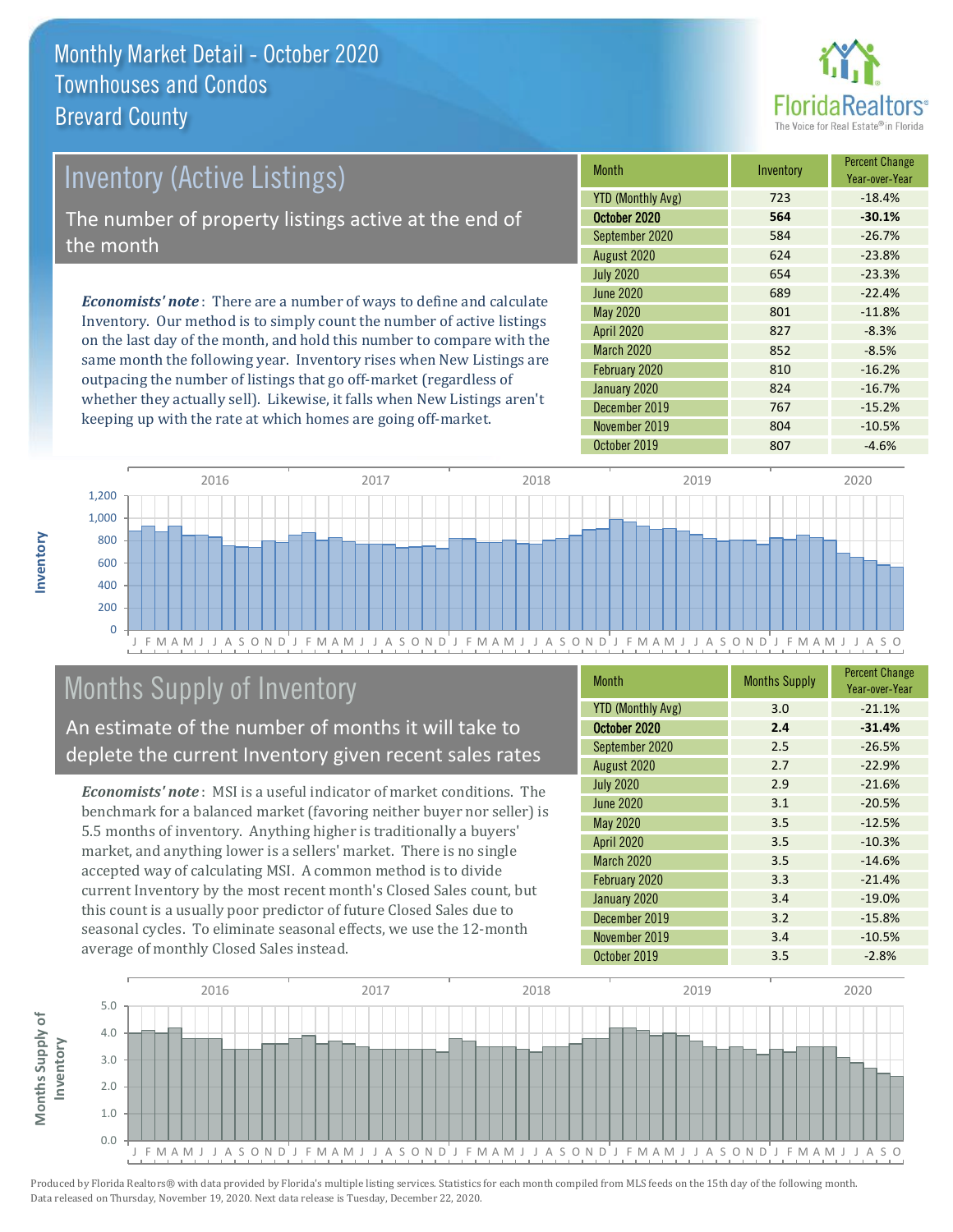

#### *Economists' note:* Closed Sales are one of the simplest—yet most important—indicators for the residential real estate market. When comparing Closed Sales across markets of different sizes, we recommend comparing the percent changes in sales rather than the number of sales. Closed Sales (and many other market metrics) are Closed Sales by Sale Price The number of sales transactions which closed during the month

affected by seasonal cycles, so actual trends are more accurately represented by year-over-year changes (i.e. comparing a month's sales to the amount of sales in the same month in the previous year), rather than changes from one month to the next.





### Median Time to Contract by Sale Price The median number of days between the listing date and contract date for all Closed Sales during the month

*Economists' note* : Like Time to Sale, Time to Contract is a measure of the length of the home selling process calculated for sales which closed during the month. The difference is that Time to Contract measures the number of days between the initial listing of a property and the signing of the contract which eventually led to the closing of the sale. When the gap between Median Time to Contract and Median Time to Sale grows, it is usually a sign of longer closing times and/or declining numbers of cash sales.

| <b>Sale Price</b>     | Median Time to<br>Contract | <b>Percent Change</b><br>Year-over-Year |
|-----------------------|----------------------------|-----------------------------------------|
| Less than \$50,000    | 6 Days                     | $-70.0%$                                |
| \$50,000 - \$99,999   | 11 Days                    | $-71.8%$                                |
| $$100,000 - $149,999$ | 9 Days                     | $-71.9%$                                |
| $$150,000 - $199,999$ | 13 Days                    | $-63.9%$                                |
| \$200,000 - \$249,999 | 13 Days                    | $-71.1%$                                |
| \$250,000 - \$299,999 | 41 Days                    | $-66.1%$                                |
| $$300,000 - $399,999$ | 52 Days                    | $-21.2%$                                |
| \$400,000 - \$599,999 | 63 Days                    | $-30.8%$                                |
| \$600,000 - \$999,999 | 19 Days                    | $-26.9%$                                |
| \$1,000,000 or more   | (No Sales)                 | N/A                                     |

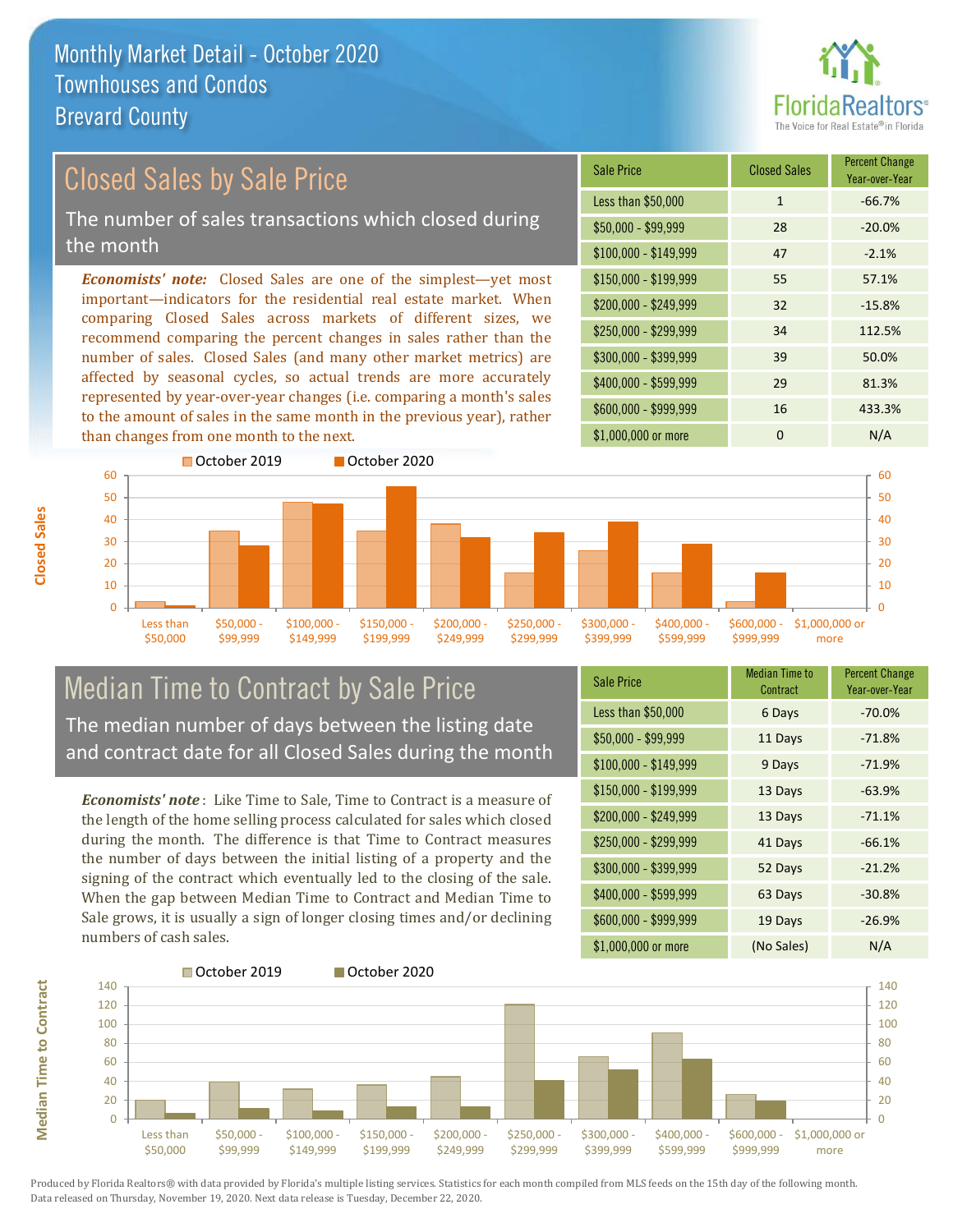

# New Listings by Initial Listing Price

The number of properties put onto the market during the month

*Economists' note:* New Listings tend to rise in delayed response to increasing prices, so they are often seen as a lagging indicator of market health. As prices rise, potential sellers raise their estimations of value—and in the most recent cycle, rising prices have freed up many potential sellers who were previously underwater on their mortgages. Note that in our calculations, we take care to not include properties that were recently taken off the market and quickly relisted, since these are not really *new* listings.





### Inventory by Current Listing Price The number of property listings active at the end of the month

*Economists' note* : There are a number of ways to define and calculate Inventory. Our method is to simply count the number of active listings on the last day of the month, and hold this number to compare with the same month the following year. Inventory rises when New Listings are outpacing the number of listings that go off-market (regardless of whether they actually sell). Likewise, it falls when New Listings aren't keeping up with the rate at which homes are going off-market.

| <b>Current Listing Price</b> | Inventory | <b>Percent Change</b><br>Year-over-Year |
|------------------------------|-----------|-----------------------------------------|
| Less than \$50,000           | $\Omega$  | $-100.0%$                               |
| $$50,000 - $99,999$          | 31        | $-46.6%$                                |
| $$100,000 - $149,999$        | 71        | $-29.7%$                                |
| $$150,000 - $199,999$        | 58        | $-46.8%$                                |
| \$200,000 - \$249,999        | 45        | $-26.2%$                                |
| \$250,000 - \$299,999        | 59        | $-20.3%$                                |
| \$300,000 - \$399,999        | 137       | $-26.3%$                                |
| \$400,000 - \$599,999        | 90        | $-22.4%$                                |
| \$600,000 - \$999,999        | 42        | $-43.2%$                                |
| \$1,000,000 or more          | 31        | 29.2%                                   |



Produced by Florida Realtors® with data provided by Florida's multiple listing services. Statistics for each month compiled from MLS feeds on the 15th day of the following month. Data released on Thursday, November 19, 2020. Next data release is Tuesday, December 22, 2020.

**Inventory**